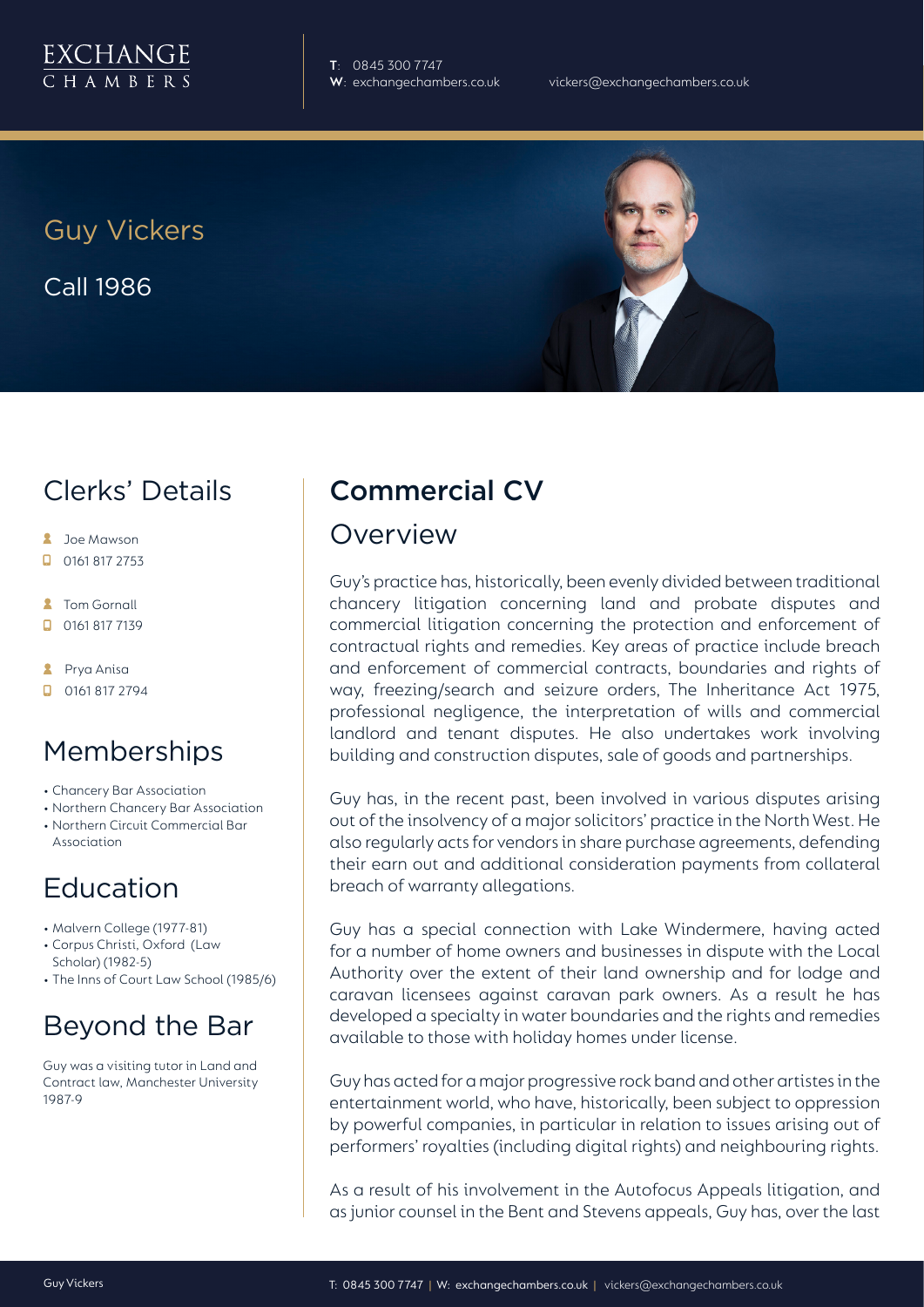

few years, become a leading expert in Credit Hire issues. The Autofocus Appeals between 2010 and 2013 (2 sets of Test Cases in the Court of Appeal and 350 appeals in the County Courts around the country) led onto the application to commit 7 Autofocus "rates surveyors" to prison for contempt of court for making false statements and perjury, with all 7 either admitting their wrongdoing or being found to have made the false statements alleged and to have perjured themselves. Each received an immediate sentence of imprisonment following the longest-known committal application hearing in British legal history (7 to 8 weeks) in 2017.

Guy has also appeared regularly in the Court of Appeal, usually successfully (see cases listed in main CV).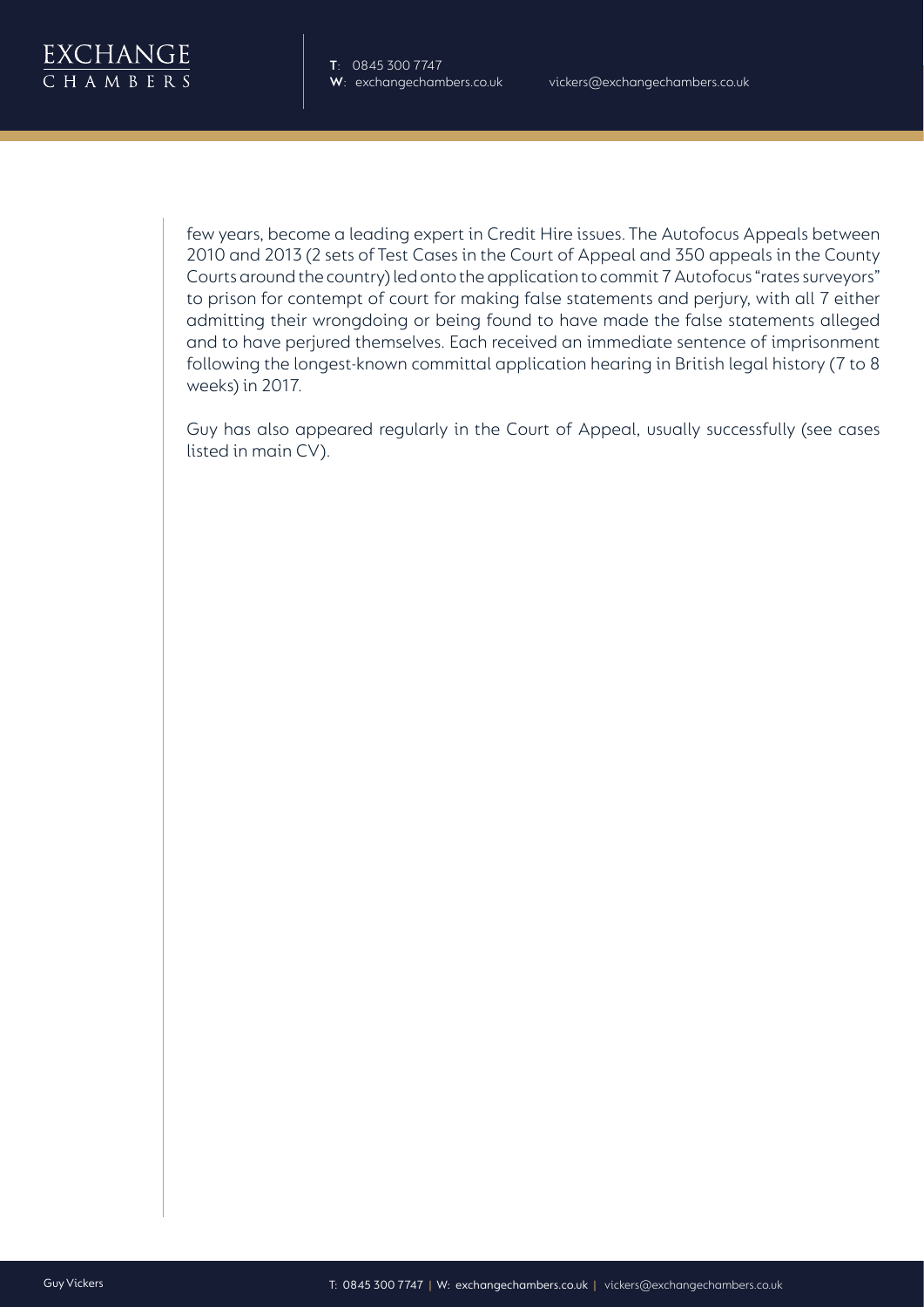

### Cases

Recent cases:

*San Marco Limited v F. Berry* – Claim against insurance broker for failing to obtain effective insurance over a newly purchased public house premises to be converted into an Italian Restaurant by a well-known Lancashire chain; premises destroyed by fire while effectively uninsured.

*Astra Signs v Speedrite* – Claim against specialist removal company for damage beyond repair of commercial printing equipment valued at £250,000

Accident Exchange Limited v McLean, Forrest and others [ongoing] - Claim made against former owners of car hire rates surveying company and 3 firms of solicitors alleging an unlawful means conspiracy to misrepresent alternative rates so as to damage the business of the Claimants and other credit hire companies. Guy has recently been appointed senior junior following his success (with Joh Rees Q.C. who now leads the team in this litigation) in the Autofocus surveyors committal proceedings in 2017; the claim is pleaded at £126,000,000. A trial is set for October 2018.

**Kelly v Moxham** - cohabitee case concerning £1.5 million house in Oxfordshire

*Marillion v Parlophone Limited* – dispute over digital royalty rates and alleged underpaid royalties.

*Reader v Spie UK v Garside [ongoing]* - Claim for unpaid bonus; counterclaim and Part 20 claim in alleged conspiracy to defraud against employee and director relating to the unpaid bonus following a share sale agreement.

*Nduka v Elephant Insurance [ongoing]* - Claim against own insurer for wrongful repudiation of insurance policy relating to Range Rover – allegations of fraud – claim also against alleged insurer of vehicle causing damage, driven by thief. Significant loss of use claim.

*Hogg v Newton [ongoing]*- Appeal concerning whether letter was valid Part 36 Offer and, if so, whether it could be accepted 3 years after being sent and after parties had reached settlement of PI claim (but leaving credit hire claim of £125,000+)

**Open Door Legal Services v I C Law [ongoing]** - Claim that solicitor acquiring bulk work from administrator of bankrupt solicitor's firm is liable to pay introducer's fee (percentage of amounts recovered in litigation) to introducer of work to bankrupt firm. £1,000,000 claimed.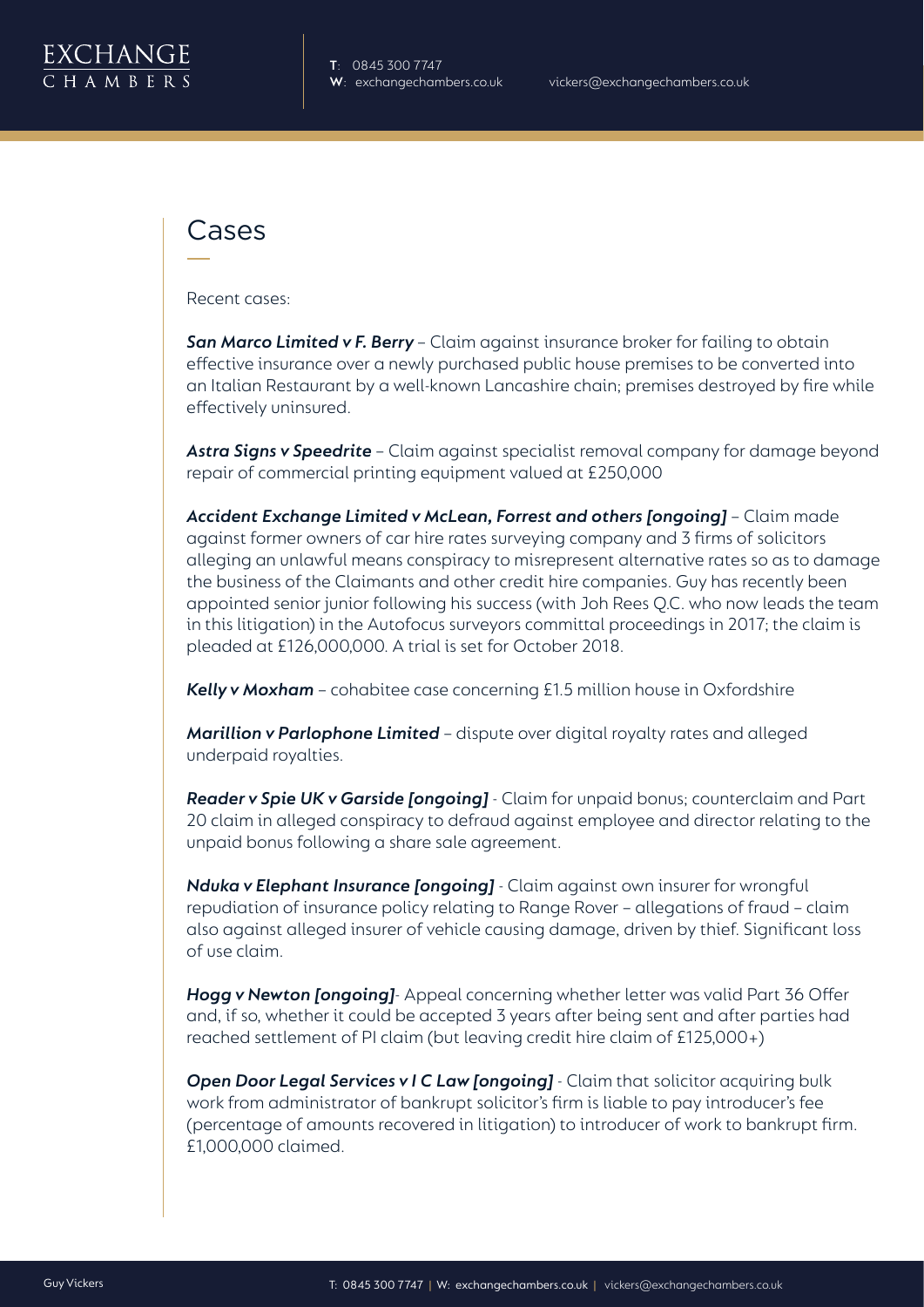

#### **Other reported cases:**

*Accident Exchange v George-Broom [2015]* EWHC 2205 (Admin) Stevens v Equity Syndicate Management Limited [2015] R.T.R. 24

*Gonzalez v Dignity Funerals Limited* - 14 March 2016 County Court (Willesden)

*Gow v NFU Mutual* – 24 May 2016 County Court (Central London)

*Dickinson v Tesco Plc [2013]* C.P. Rep. 24 [2013] R.T.R. 27 Court of Appeal (Civil Division)

*Bent v Highways and Utilities Construction (Costs) [2011]* EWCA Civ 1539; [2012] 2 Costs L.O. 127 Court of Appeal (Civil Division)

*Purushothaman v Malik [2012]* R.T.R. 21 Court of Appeal (Civil Division)

**Pattni v First Leicester Buses Ltd [2012]** R.T.R. 17 [2012] P.I.Q.R. Q1 Court of Appeal (Civil Division)

Accident Exchange Limited v George-Broom & ors (2012) [2012] EWHC 207 (Admin) (Divisional Court, Civil Contempt Committal Application)

*Garside v Black Horse Ltd [2010]* EWHC 190 (QBD)

**Coutts & Co v Chowdery - [2009]** All ER (D) 144 (Dec) Court of Appeal (Civil Division)

*Adam Opel v Mitras Automotive [2008]* EWHC 3205 (QBD)

*Bullock v Atlas Ward Stuctures Ltd - [2008]* All ER (D) 43 (May) Court of Appeal (Civil Division)

*Weetwood Services v Ansvar Holdings[2007]* EWCA Civ 736 [2007] All ER (D) 12 (Jul) Court of Appeal (Civil Division)

*Garside & Barlow v Lake District Leisure (2007)* (TCC, Manchester)

*Beardall and others v Vinamul Ltd [2006]* All ER (D) 03 (Feb) Court of Appeal (Civil Division)

*Beardall and others v Vinamul Ltd [2005]* All ER (D) 391 (Feb) (QBD)

*Bruce v Genesis Fast Food Ltd [2003]* EWHC 788 (QB); [2004] P.I.Q.R. P9 Court of Appeal (Civil Division)

*Workman v Pannone & Partners (a firm) - [2002]* All ER (D) 245 (Nov) (QBD) Grundy v Naqvi [2001] EWCA Civ 139 Court of Appeal (Civil Division)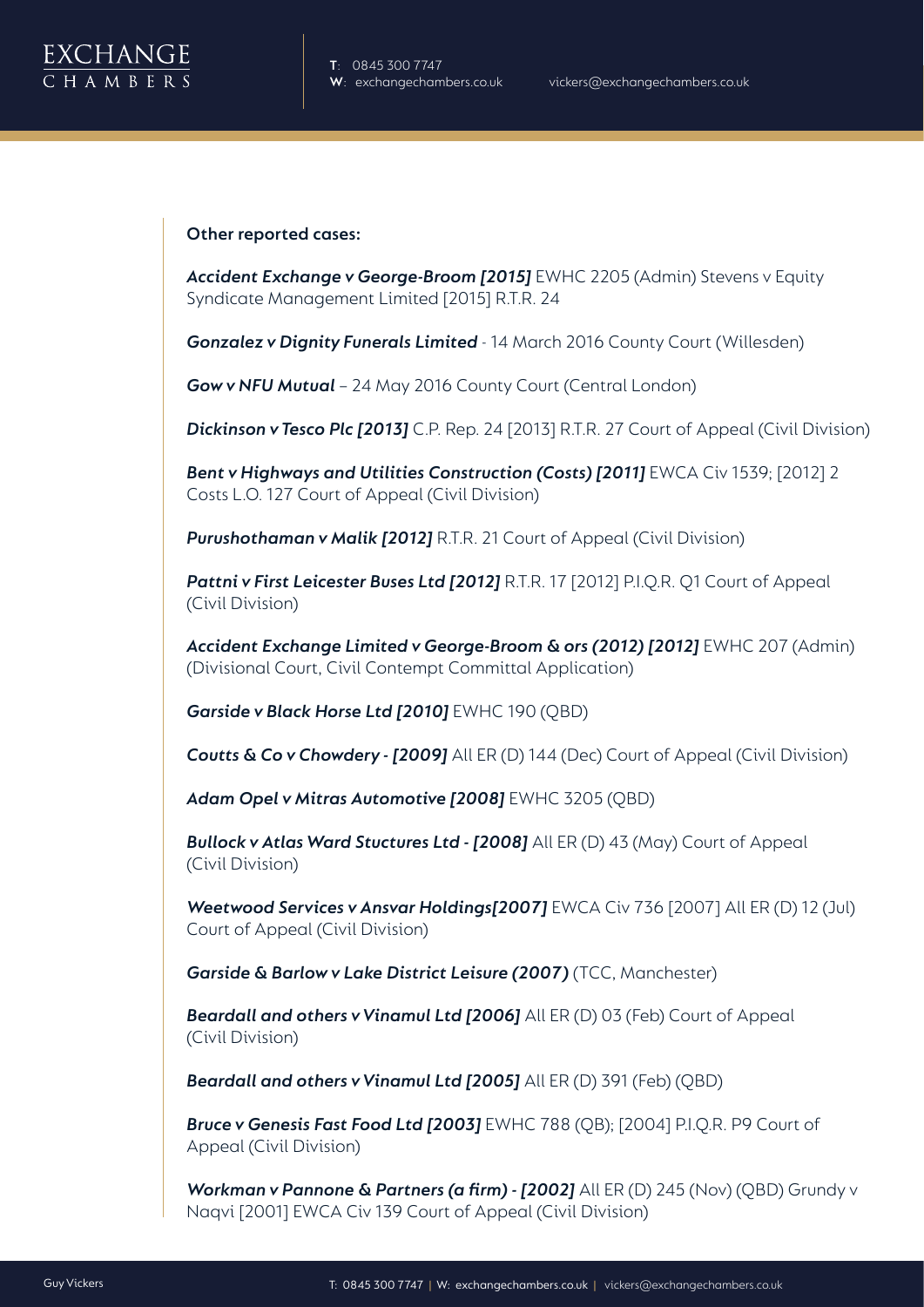

**Rihani v J Wareing & Son (Wrea Green) Ltd (2000)** Court of Appeal (Civil Division)

*Pickford v ICI (1998)* 1 WLR 1189 House of Lords

*Pickford v ICI (1997) [1997]* I.C.R. 566 Court of Appeal (Civil Division)

*Re Agriplant Services Ltd (In Liquidation) [1997]* B.C.C. 842 (Chancery Division)

*Cadogan v McCarthy & Stone (1996) [1996]* E.G. 94 (C.S.); [1996] N.P.C. 77; [2000] L. & T.R. 249 Court of Appeal (Civil Division)

*Simmons v Dobson (1991)* 1 WLR 720; (1991) 4 All ER 25 Court of Appeal (Civil Division)

**Taylors Industrial Flooring v M & S Plant Hire (1990)** BCLC 216 Court of Appeal (Civil Division)